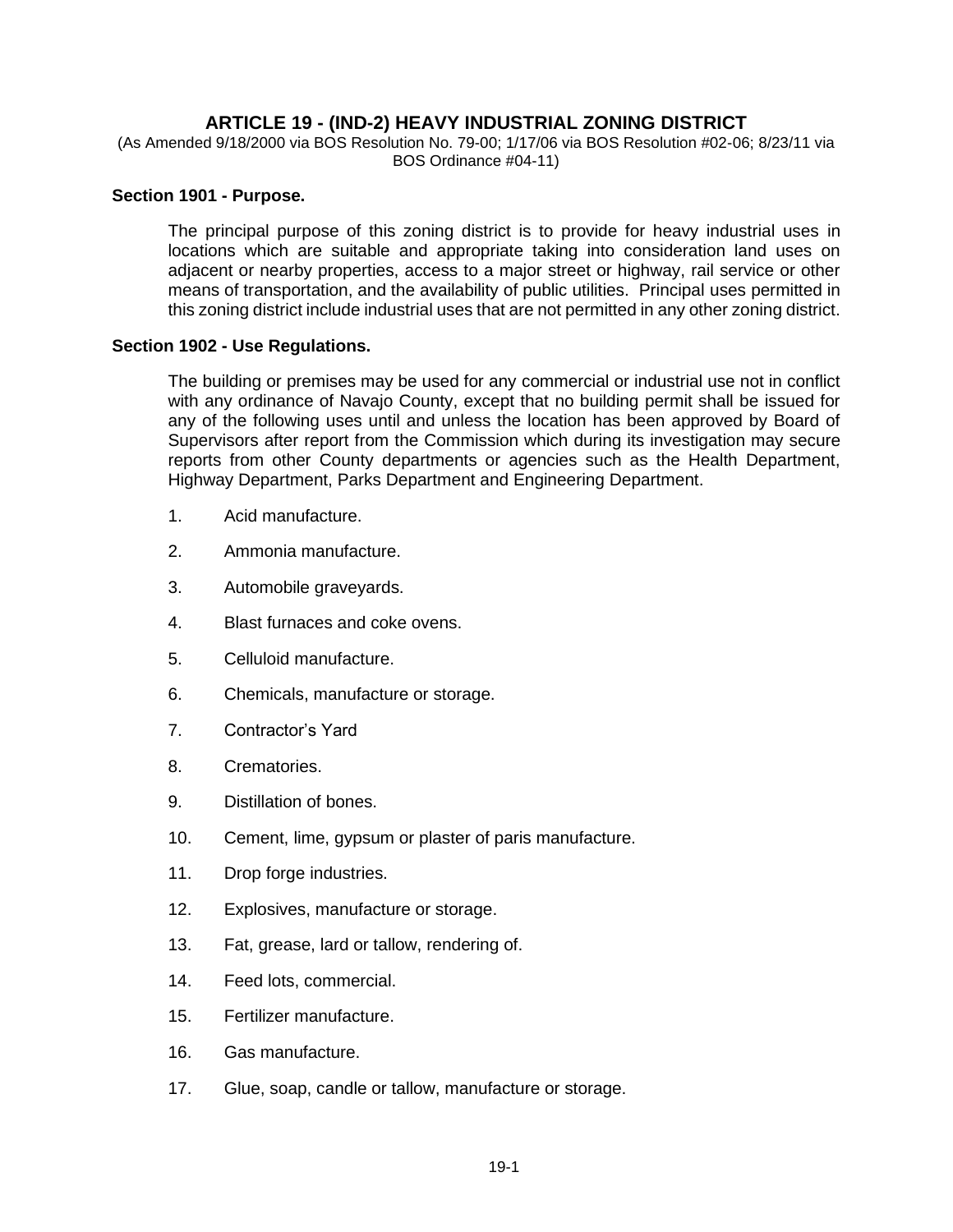- 18. Iron and steel rolling or manufacture.
- 19. Junkyards.
- 20. Match factories.
- 21. Kennel, as defined in Article 30, provided that the kennel and any outdoor exercise area or other outdoor area is completely fenced and set back from all lot lines abutting a residential zoning district or preexisting residential use a distance of not less than twenty feet (20').
- 22. Petroleum or its products, refining of.
- 23. Rock crushers.
- 24. Rubber, reclaiming, or the manufacture of synthetic rubber or its constituents.
- 25. Smelting of tin, cooper, zinc or iron ores.
- 26. Stock foods made of kelp, fish or fishmeal, manufacture or storage.
- 27. Stockyards or slaughter of animals.
- 28. Tanneries or the curing or storage of rawhides.
- 29. Wineries.
- 30. Wholesale storage of gasoline.
- 31. Wool pulling or scouring.
- 32. A use similar to any of the foregoing permitted uses may be allowed upon a written determination by the Director of Development Services that the proposed use is similar in nature and impact to the permitted use and is consistent with the overall purposes of the zoning district. The Director's determination may be appealed to the Board of Adjustment pursuant to Article 28 hereof. The burden shall be upon the property owner to prove by clear and convincing evidence that the proposed use is similar to the permitted use.

#### **Section 1903 - Sign Regulations.**

The sign regulations are as provided in Article 23 hereof.

#### **Section 1904 - Height Regulations.**

The height of buildings shall not exceed forty (40) feet or three (3) stories.

#### **Section 1905 - Yard Regulations.**

Yards are not required except as follows:

1. Front Yard: Where the frontage between two (2) intersecting streets is located partly in the "IND-2" zoning district and partly in a Rural, Residential or Commercial zoning district, there shall be a front yard equal to the front yard required in the